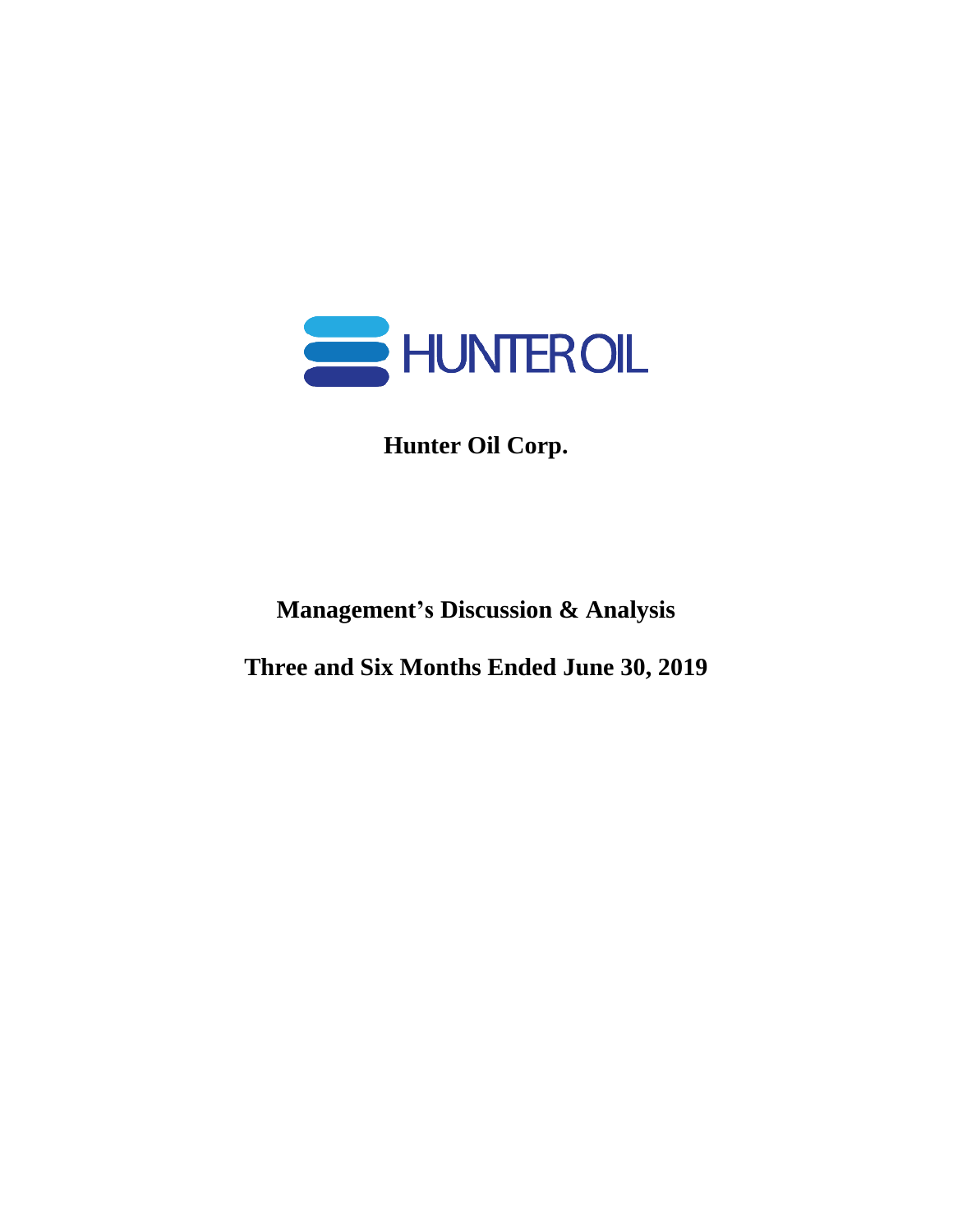# **DATE AND BASIS OF INFORMATION**

Hunter Oil Corp. (the "Company") is incorporated in British Columbia, Canada and is engaged in the business of acquiring and developing crude oil and natural gas properties.

The Company's head office is located at Suite 940, 1040 West Georgia Street, Vancouver, British Columbia, V6E 4H1, Canada. Common shares of the Company are listed on the TSX Venture Exchange ("TSX-V") under the symbol "HOC" and quoted on the Over the Counter marketplace ("OTCQB") under the symbol "HOILF." Additional information relating to the Company can be found on the SEDAR website at www.sedar.com.

Until August 31, 2018, the Company was engaged in the operation of crude oil and natural gas properties in the Permian Basin in eastern New Mexico, United States. On that date, the Company closed a Purchase and Sale and Share Purchase Agreement with Pacific Energy Development Corp. ("Purchaser") in which certain subsidiaries of the Company sold (the "Transaction") substantially all the Company's oil and gas operations and related assets (the "Assets") located in the Permian Basin, eastern New Mexico. The Purchaser also agreed to assume all retirement obligations associated with the Assets.

The Company is actively seeking to locate, evaluate and where advisable negotiate to acquire interests in oil and gas properties, or pursue other business opportunities in the oil and gas industry. There is no guarantee that the Company will be able to identify suitable oil and gas prospects, or that the Company will be able to negotiate acceptable terms for any prospects that it identifies. The TSX Venture Exchange ("TSX-V) may transfer the Company to the NEX, a separate board of the TSX-V, if the Company fails to meet ongoing minimum listing requirements.

## **Liquidity and Going Concern**

While the unaudited interim condensed consolidated financial statements were prepared on the basis that the Company will continue to operate as a going concern, which assumes that the Company will be able to realize its assets and discharge its liabilities in the normal course of business for the twelve-month period following the date of the unaudited interim condensed consolidated financial statements. The Company has an accumulated deficit of \$119.8 million and a working capital of \$1.28 million as at June 30, 2019.

Although the Company has no current operations nor remaining assets, the board of directors is actively seeking a transaction(s) whereby it will continue as a going concern. Therefore, the financial statements were presented on a going concern basis of accounting.

The consolidated financial statements do not reflect the adjustments to the carrying values of assets and liabilities and the reported expenses and balance sheet classifications that would be necessary were the going concern assumption deemed to be inappropriate. These adjustments could be material.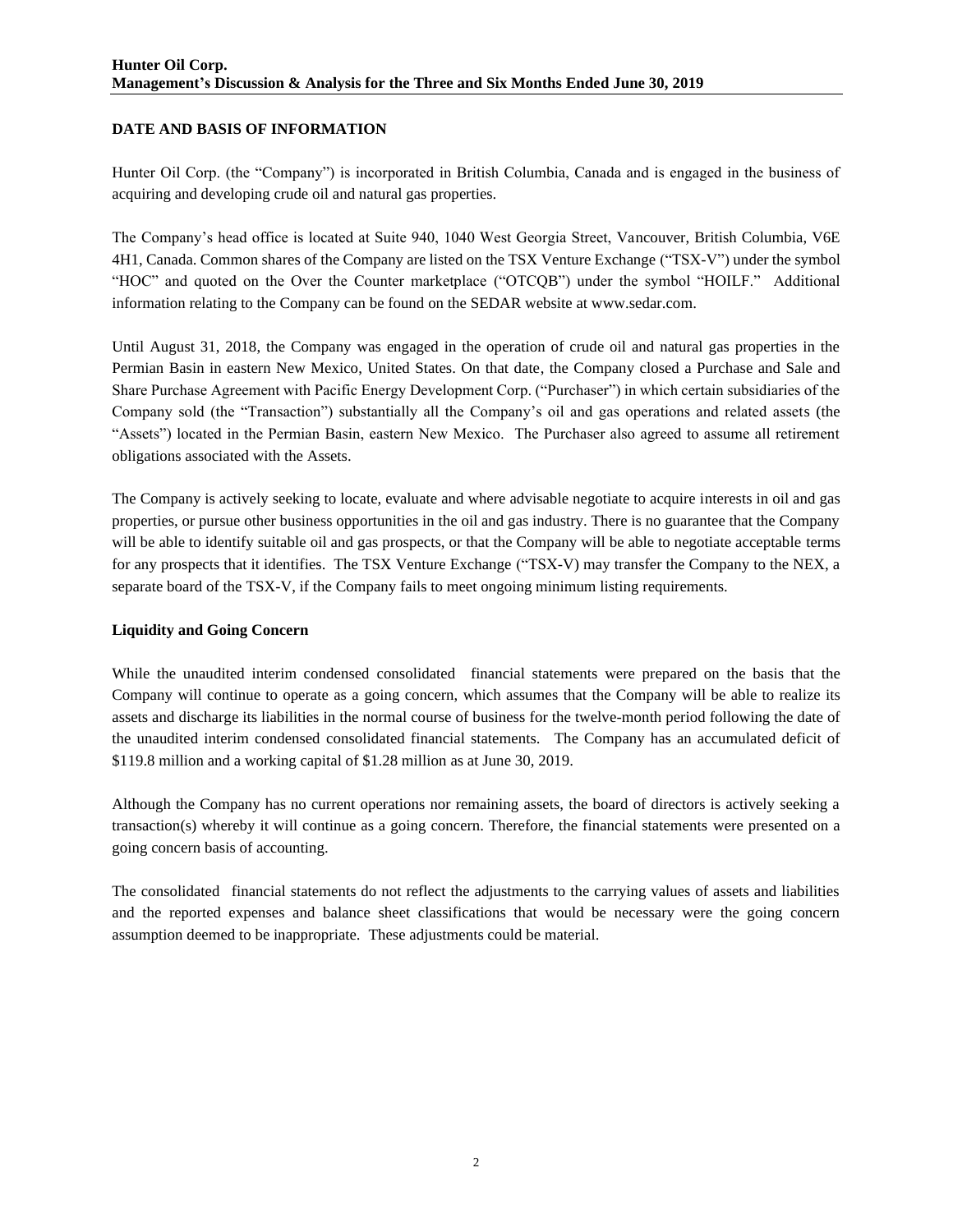## **Basis of Presentation**

The following Management's Discussion and Analysis ("MD&A") is dated August 21, 2019, and should be read in conjunction with the Company's unaudited interim condensed consolidated financial statements and related notes for the three and six months ended June 30, 2019, as well as the consolidated financial statements and related notes, and MD&A for the year ended December 31, 2018. The referenced unaudited interim condensed consolidated financial statements have been prepared by management and approved by the Company's Board of Directors. Unless otherwise noted, all financial information presented herein has been prepared in accordance with International Financial Reporting Standards ("IFRS") as issued by the International Accounting Standards Board ("IASB").

All financial information is in US dollars, unless otherwise indicated.

## **Non-IFRS Financial Measures**

Certain financial measures in this MD&A, namely netback, lifting costs and EBITDA, are not prescribed, do not have a standardized meaning defined by IFRS and, therefore, may not be comparable with the calculation of similar measures by other companies.

EBITDA is a non-IFRS measure that refers to income (loss) before interest, income taxes, depletion, depreciation, amortization, accretion and other non-cash items that impact the income statement such as stock-based compensation and gains or losses from asset sales, foreign currency translations and impairments.

Netbacks are non-IFRS measures used by the Company as key indicators of performance and are not intended to represent operating profit nor should they be viewed as an alternative to cash flow provided by operating activities, net earnings or other measures of financial performance calculated in accordance with IFRS. A netback is a per barrel or thousand cubic feet (mcf) computation determined by deducting royalties, production expenses, transportation and selling expenses from the oil or gas sales price to measure the average net cash received from the barrels or mcf sold. Lifting costs are non-IFRS measures that include all production costs necessary to produce oil or gas, excluding severance taxes.

Please refer to the Abbreviations and Definitions section at the end of this document which lists abbreviations and definitions commonly referred to in the energy business and which may be used in this MD&A.

## **BUSINESS OVERVIEW**

## **Overview of Six Months Ended June 30, 2019**

**Crude Oil Business Segment.** The Company has one reportable business segment, development of crude oil and natural gas properties. Following the sale of substantially all the Company's oil and gas properties pursuant to the Transaction, the Company's operations consist primarily of activities and expenses related to evaluating future potential asset acquisitions.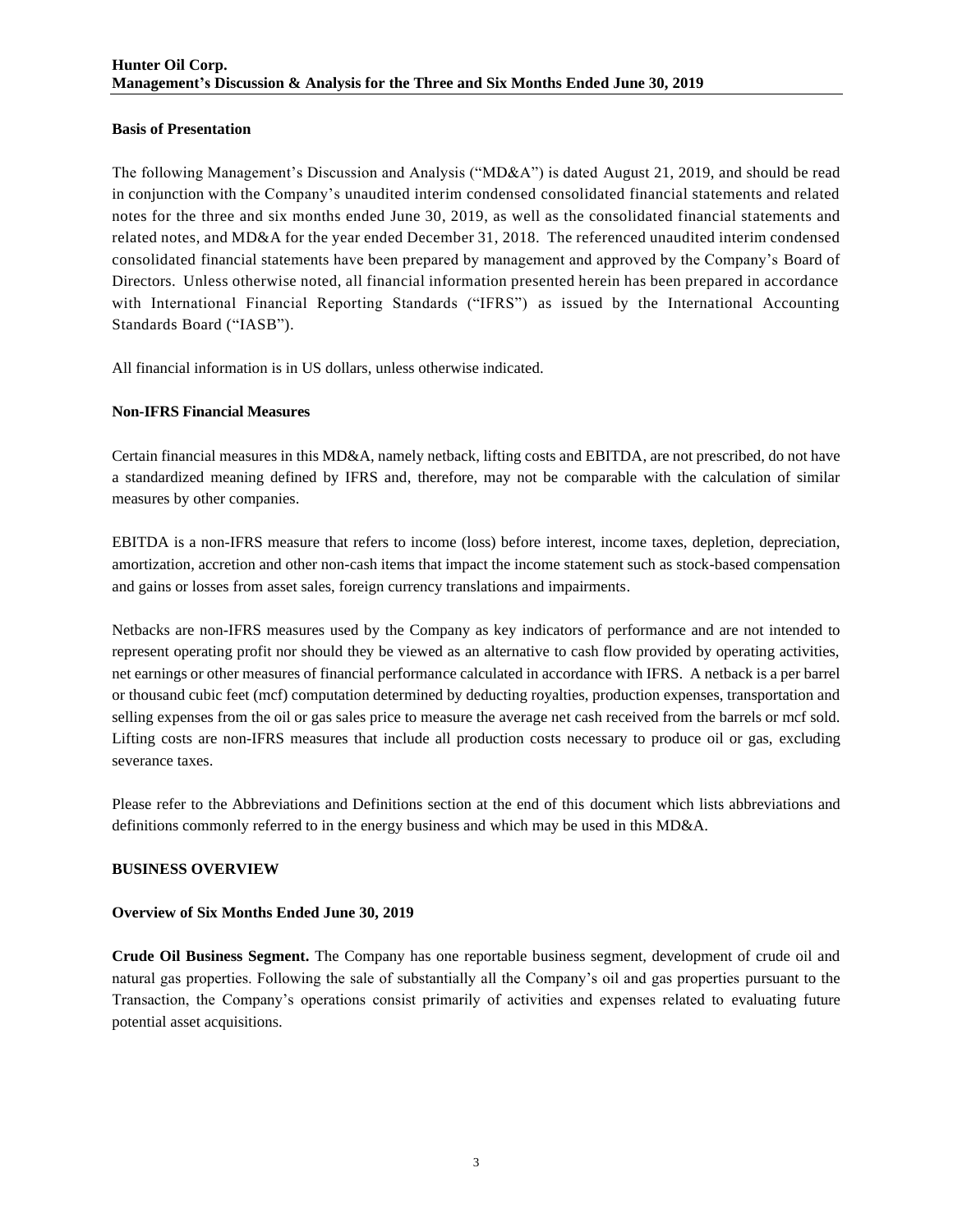**Subsidiaries and Operations.** The operations of the Company include Hunter Oil Corp. (the Parent Company) and its wholly-owned subsidiaries. The following table lists the Company's principal operating subsidiaries, their jurisdiction of incorporation, and its percentage ownership of their voting securities as of the date of this report:

| <b>Subsidiary Name</b>           | <b>Jurisdiction</b> | Ownership 2019 | Ownership 2018 (1) |
|----------------------------------|---------------------|----------------|--------------------|
| Hunter Oil Management Corp.      | Florida, USA        | 100%           | 100%               |
| Hunter Ventures Corp.            | Delaware, USA       | 100%           | 100%               |
| Hunter Oil Resources Corp.       | Delaware, USA       | 100%           | 100%               |
| Hunter Oil Production Corp.      | Florida, USA        | 100%           | 100%               |
| Ridgeway Arizona Oil Corp. (1)   | Arizona, USA        | 0%             | 100%               |
| <b>EOR Operating Company (1)</b> | Texas, USA          | 0%             | 100%               |
| Milnesand Minerals Inc. (2)      | Delaware, USA       | 100%           | 100%               |
| Chaveroo Minerals Inc. (2)       | Delaware, USA       | 100%           | 100%               |
| Hunter Ranch Corp.               | Delaware, USA       | 100%           | 100%               |

(1) Results of discontinued operations included to August 31, 2018. Subsidiaries sold as disposal of discontinued operations.

(2) Results of discontinued operations. Assets and liabilities of each subsidiary sold as part of discontinued operations.

## **OVERALL PERFORMANCE**

#### **Consolidated Statements of Operations and Comprehensive Loss:**

| (In thousands of US dollars)                               |    | <b>Three Months Ended</b><br><b>June 30,</b> |    |          | <b>Six Months Ended</b><br><b>June 30,</b> |        |    |         |  |  |
|------------------------------------------------------------|----|----------------------------------------------|----|----------|--------------------------------------------|--------|----|---------|--|--|
|                                                            |    | 2019                                         |    | 2018     |                                            | 2019   |    | 2018    |  |  |
| Expenses                                                   |    |                                              |    |          |                                            |        |    |         |  |  |
| General and administrative                                 |    | 27                                           |    | 197      |                                            | 152    |    | 314     |  |  |
| Management fees and consulting                             |    | 98                                           |    | 78       |                                            | 200    |    | 156     |  |  |
| Stock-based compensation                                   |    |                                              |    | 31       |                                            |        |    | 31      |  |  |
| Foreign currency translation (gain) loss                   |    | (40)                                         |    | (2)      |                                            | (40)   |    | (2)     |  |  |
| Total expenses                                             |    | 85                                           |    | 304      |                                            | 312    |    | 499     |  |  |
| Net loss from continuing operations                        | S. | (85)                                         | S  | (304)    |                                            | (312)  | \$ | (499)   |  |  |
| <b>Discontinued Operations</b>                             |    | 19                                           |    | (1, 449) |                                            | (21)   |    | (1,962) |  |  |
| Net loss comprehensive loss for the period                 | \$ | (66)                                         | \$ | (1,753)  | \$                                         | (333)  | \$ | (2,461) |  |  |
| Loss per share continuing operations - basic and diluted   | \$ | (0.01)                                       | \$ | (0.02)   | \$.                                        | (0.02) | \$ | (0.05)  |  |  |
| Loss per share discontinued operations - basic and diluted |    | 0.00                                         |    | (0.11)   |                                            | (0.00) |    | (0.17)  |  |  |
| Total                                                      | \$ | (0.01)                                       | \$ | (0.13)   | \$                                         | (0.02) | \$ | (0.22)  |  |  |

As previously noted, on August 31, 2018, certain subsidiaries of the Company sold substantially all the Company's oil and gas operations and related assets, for an aggregate total proceeds of \$21.5 million. The Purchaser also agreed to assume all retirement obligations associated with the Assets. As a result of the sale, the results from operations of the Assets have been presented as discontinued operations. A summary of the results of operations up to the close of the Transaction are presented below. All other discussions and references herein to operations and expenses of the Company solely relate to the continuing operations of the Company. Accordingly, all comparative figures have been reclassified to reflect the continuing operations.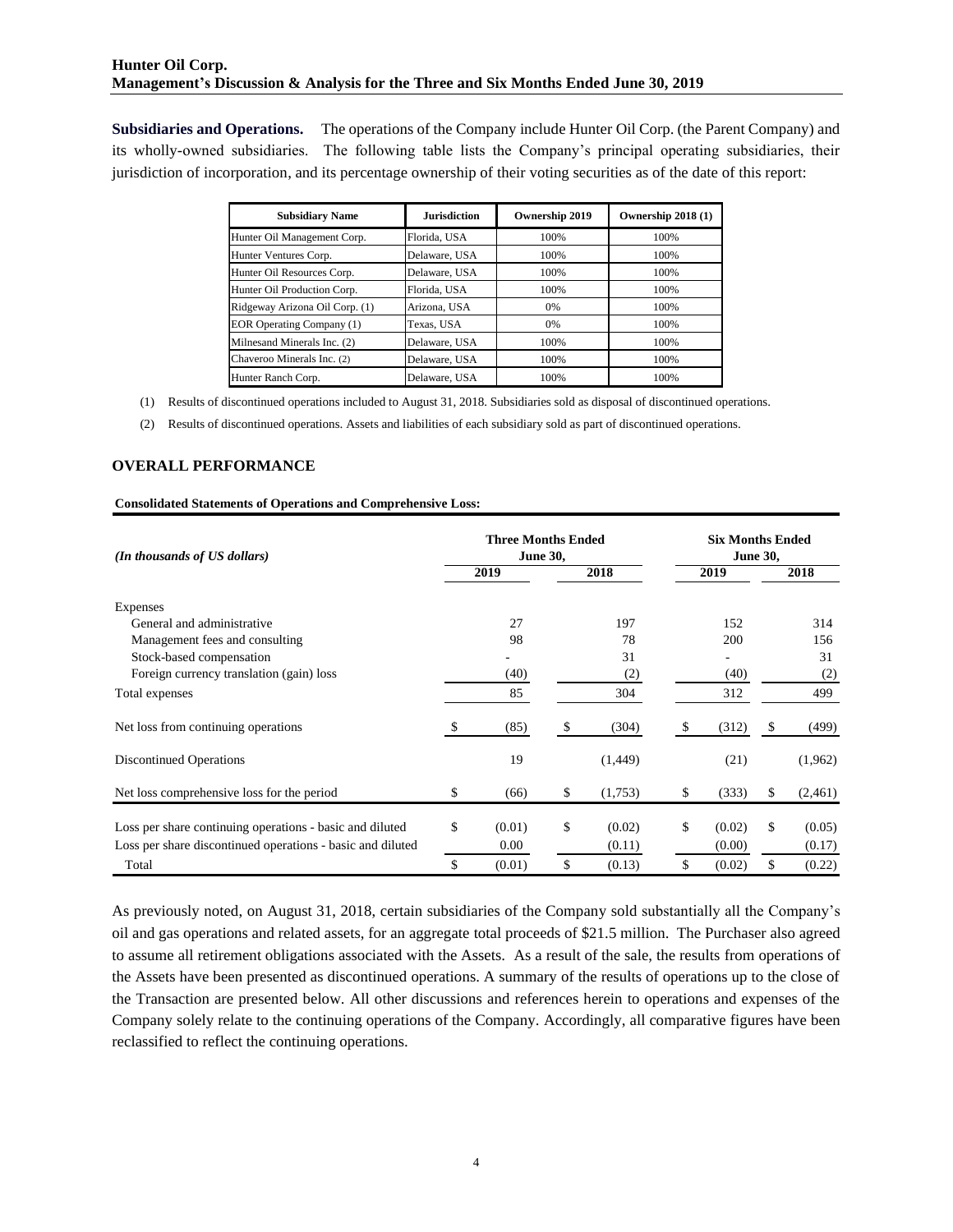## **DISCUSSION OF OPERATIONS**

## **Discontinued Operations**

A summary of the results of discontinued operations included in the six months ended June 30, 2019 and 2018 is presented below.

The results of discontinued operations are as follows:

|                                              | <b>Six Months Ended</b><br>June 30, |      |    |         |  |
|----------------------------------------------|-------------------------------------|------|----|---------|--|
|                                              | 2019                                | 2018 |    |         |  |
| <b>Revenues</b>                              |                                     |      |    |         |  |
| Oil and gas sales                            | \$                                  |      | \$ | 1,032   |  |
| Less: Royalties                              |                                     |      |    | (217)   |  |
| Revenues, net of royalties                   |                                     |      |    | 815     |  |
| <b>Expenses</b>                              |                                     |      |    |         |  |
| Operating and production costs               |                                     |      |    | 525     |  |
| Workover expenses                            |                                     |      |    | 96      |  |
| General and administrative                   |                                     | 21   |    | 653     |  |
| Depreciation and depletion                   |                                     |      |    | 318     |  |
| Accretion                                    |                                     |      |    | 174     |  |
| Impairment loss                              |                                     |      |    | 1,011   |  |
| <b>Total expenses</b>                        |                                     | 21   |    | 2,777   |  |
| <b>Net loss from Discontinued Operations</b> | \$                                  | (21) | \$ | (1,962) |  |

## **General & Administrative**

General and administrative were as follows:

|                                                  | Six Months Ended June 30, |      |  |      |  |  |
|--------------------------------------------------|---------------------------|------|--|------|--|--|
|                                                  |                           | 2019 |  | 2018 |  |  |
| Accounting and tax                               | S                         | 38   |  | 72   |  |  |
| Consultant fees                                  |                           |      |  | 27   |  |  |
| Insuance                                         |                           | 9    |  |      |  |  |
| Legal                                            |                           | 50   |  | 93   |  |  |
| Office & General                                 |                           | 27   |  |      |  |  |
| Public company                                   |                           | 19   |  | 33   |  |  |
| Travel and accomodation                          |                           | 9    |  | 78   |  |  |
| <b>Total General and Administrative Expenses</b> | \$                        | 152  |  | 314  |  |  |

General and administrative expenses declined by \$0.16 million, primarily due to reduced legal expenses and travel incurred in the six months ended June 30, 2018.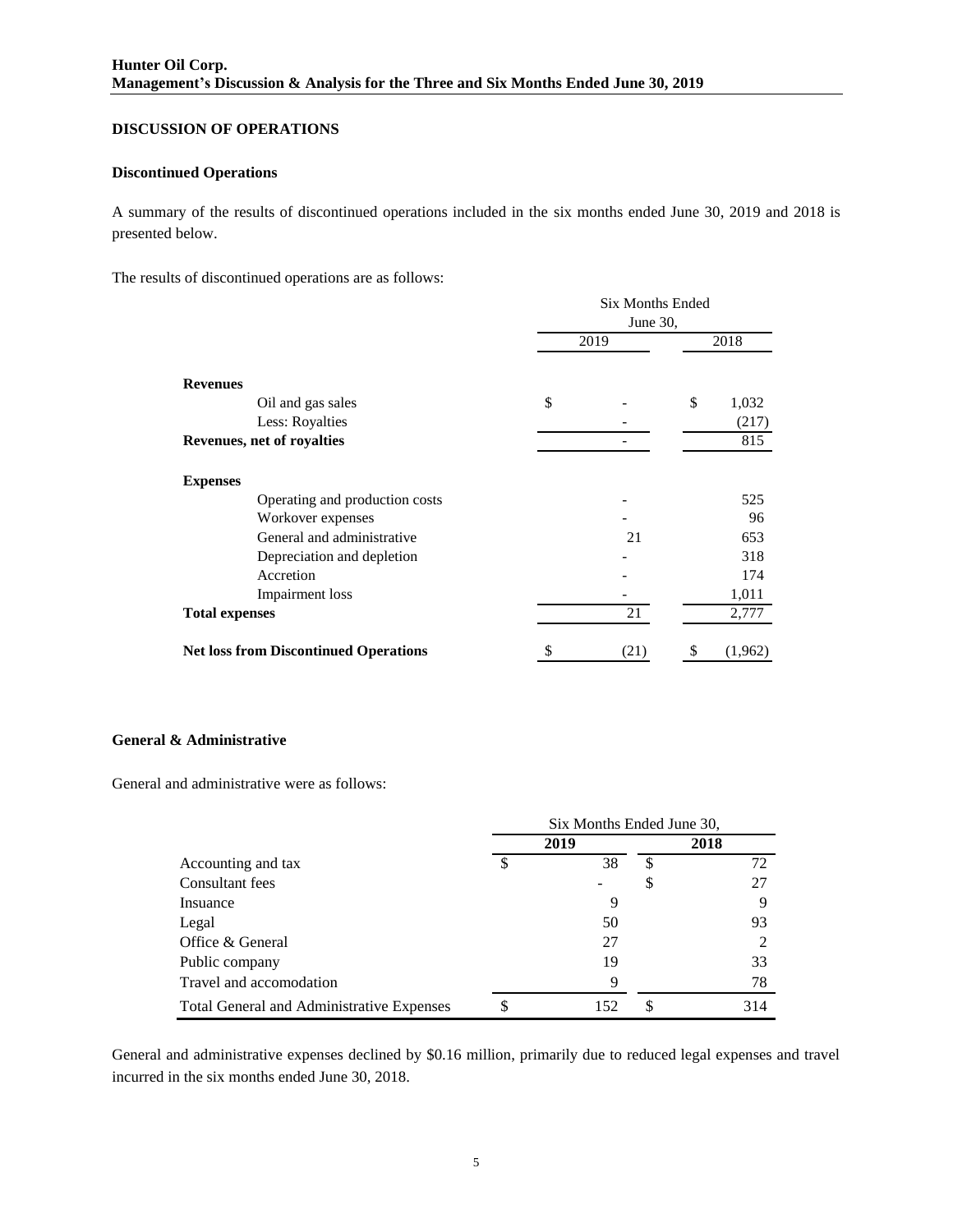### **Stock-Based Compensation**

Stock-based compensation expense is a non-cash expense that is based on the fair values of stock options granted and amortized over the vesting periods of the options. During the three and six months ended June 30, 2019, the Company did not recognize any stock-based compensation expense. During the three and six months ended June 30, 2018, the Company recognized \$0.03 million of stock-based compensation expense.

## **Foreign Exchange Gain (Loss)**

The Company's functional currency and presentational currency, as determined under International Accounting Standard ("IAS") 21, *The Effects of Changes in Foreign Exchange Rates*, is the United States dollar. All of the Company's operating expenses and capital expenditures are paid in the United States dollar except for the revenue and expenses of the Canadian parent company and all historical equity issuances of the Canadian parent which are denominated in Canadian dollars. There will continue to be an impact from currency translation and exchange gains and losses, but management believes this translation will have a small impact on financial results. The average Canadian/US dollar exchange rate was \$0.75 and \$0.78 for the six months ended June 30, 2019 and 2018.

## **Earnings before Interest, Taxes, Depreciation, Depletion and Amortization (EBITDA) Reconciliation**

| (In thousands of US Dollars)             |    | <b>Three Months Ended</b><br><b>June 30,</b> | <b>Six Months Ended</b><br><b>June 30,</b> |         |   |                          |  |         |
|------------------------------------------|----|----------------------------------------------|--------------------------------------------|---------|---|--------------------------|--|---------|
|                                          |    | 2019                                         |                                            | 2018    |   | 2019                     |  | 2018    |
| Net comprehensive loss                   | \$ | (66)                                         |                                            | (1,753) | S | (333)                    |  | (2,461) |
| Adjustments:                             |    |                                              |                                            |         |   |                          |  |         |
| Loss from discontinued operations        |    | (19                                          |                                            | 1.449   |   | 21                       |  | 1.962   |
| Stock-based compensation                 |    | $\overline{\phantom{0}}$                     |                                            | 31      |   | $\overline{\phantom{0}}$ |  | 31      |
| Foreign currency translation (gain) loss |    | (40)                                         |                                            | (2)     |   | (40)                     |  | (2)     |
| <b>EBITDA</b>                            | Φ  | (125)                                        |                                            | (275)   |   | (352)                    |  | (470)   |

# **LIQUIDITY AND CAPITAL RESOURCES**

The Company had unrestricted cash balances of \$1.4 million and \$1.7 million, as of June 30, 2019 and December 31, 2018 respectively. The Company has \$1.3 million of working capital available as of June 30, 2019.

The Company has sufficient cash to fund its current operations; however, the Company anticipates that additional property acquisitions or business development will require additional funding. The Company will consider all available sources of financing to develop such projects, including equity, bank and mezzanine debt, asset sales and joint venture arrangements.

While the unaudited interim condensed consolidated financial statements were prepared on the basis that the Company will continue to operate as a going concern, which assumes that the Company will be able to realize its assets and discharge its liabilities in the normal course of business for the twelve-month period following the date of these consolidated financial statements, certain conditions and events cast significant doubt on the validity of this assumption. For the six months ended June 30, 2019, the Company had negative cash flows from continuing operations of approximately \$0.30 million and, at June 30, 2019 an accumulated deficit of approximately \$119.9 million. The Company also expects to incur further losses during the future development of its business. The Company's ability to continue as a going concern is dependent upon its ability identify a suitable target business or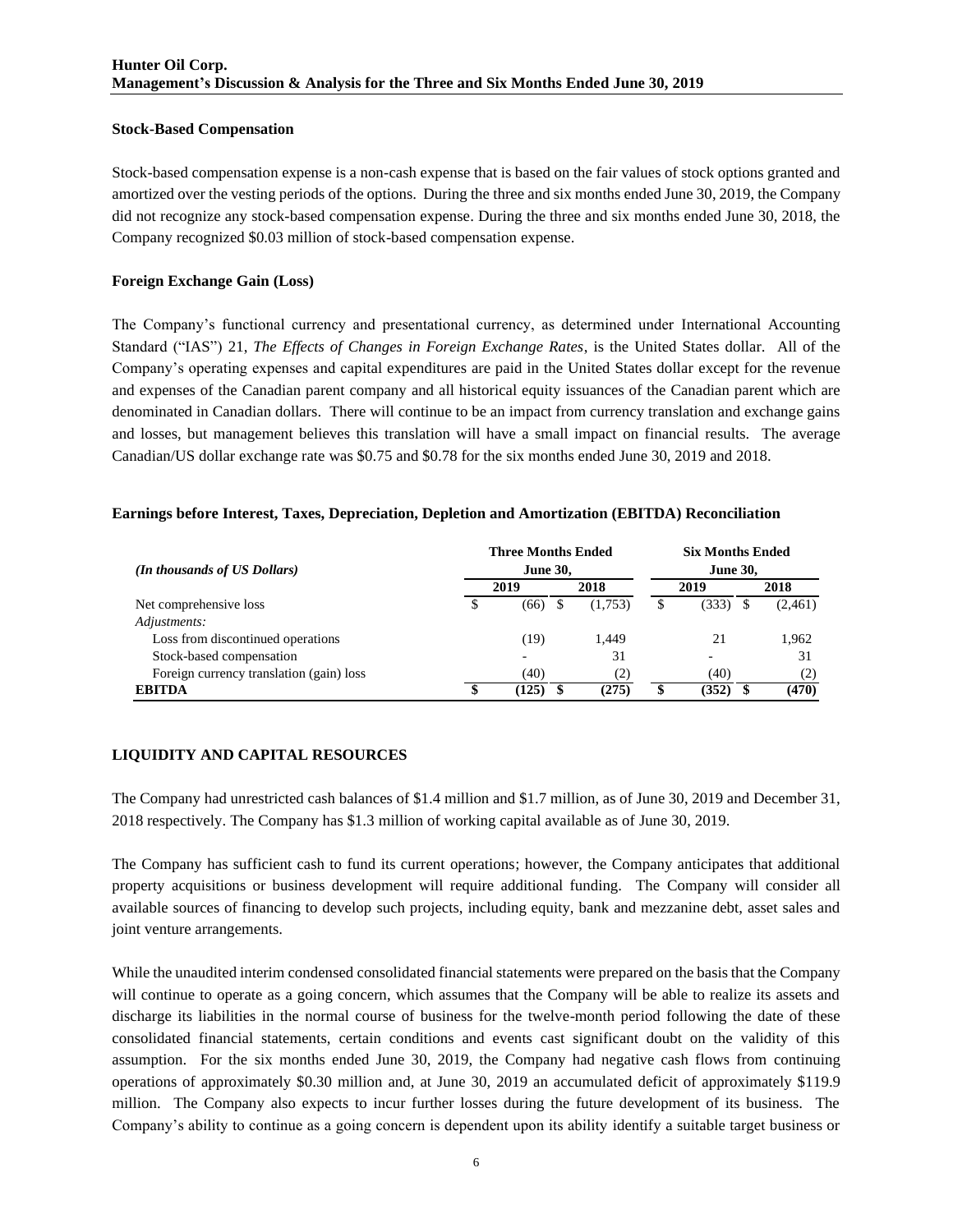assets to generate profitable operations and to obtain additional funding from loans or equity financings or through other arrangements. Although the Company has been successful in obtaining financing, there is no assurance that it will be able to obtain adequate financing in the future or that such financing will be on terms acceptable to the Company.

### **QUARTERLY RESULTS OF OPERATIONS AND SELECT FINANCIAL DATA**

### **Summary of Quarterly Information:**

#### **Quarterly Revenue, Loss and Earnings Per Share:**

| (In thousands except per share amounts)    |      |              |  |        |    |                          |      |                                    |      |                                              |     |        |  |       |  |                      |
|--------------------------------------------|------|--------------|--|--------|----|--------------------------|------|------------------------------------|------|----------------------------------------------|-----|--------|--|-------|--|----------------------|
|                                            | 2017 |              |  | 2018   |    |                          |      |                                    |      | 2019                                         |     |        |  |       |  |                      |
|                                            |      | Third        |  | Fourth |    | <b>First</b> $(1)$       |      | <b>Second</b> (1) <b>Third</b> (1) |      |                                              |     | Fourth |  | First |  | Second               |
| Revenues                                   |      | ٠            |  |        |    | $\overline{\phantom{a}}$ |      |                                    |      |                                              |     |        |  |       |  |                      |
| Revenues (from discontinued operations) \$ |      | 381 \$       |  | 353    | S. | 457                      | - \$ | 509                                | - \$ | 383                                          | - S |        |  |       |  |                      |
| Net comprehensive loss                     | S.   | $(605)$ \$   |  | (973)  | S. |                          |      |                                    |      | $(708)$ \$ $(1,753)$ \$ $(2,666)$ \$ $(589)$ |     |        |  | (267) |  | (66)                 |
| Per share - basic                          |      | \$ (0.07) \$ |  | (0.12) | S. | $(0.08)$ \$              |      | $(0.13)$ \$                        |      | $(0.20)$ \$ $(0.04)$                         |     |        |  |       |  | $(0.02)$ \$ $(0.01)$ |
| Per share - diluted                        |      | \$ (0.07) \$ |  | (0.12) | S. | $(0.08)$ \$              |      | $(0.13)$ \$                        |      | $(0.20)$ \$ $(0.04)$                         |     |        |  |       |  | $(0.02)$ \$ $(0.01)$ |

(1) Revenues from discontinued operations for 2018 quarterly periods have been reclassified to reflect the presentation in the Company's annual audited consolidated financial statements.

# **DISCLOSURE OF CONTROLS, PROCEDURES AND INTERNAL CONTROLS OVER FINANCIAL REPORTING**

As a TSX Venture Exchange issuer, the Company's officers are not required to certify the design and evaluation of operating effectiveness of the Company's disclosure controls and procedures ("DC&P") or its internal controls over financial reporting ("ICFR"). The Company maintains DC&P designed controls to ensure that information required to be disclosed in reports filed or submitted is accumulated and communicated to management, including the Chief Executive Officer and the Chief Financial Officer, as appropriate, to allow timely decisions regarding required disclosure. In addition, the Chief Executive Officer and the Chief Financial Officer have designed controls over financial reporting to provide reasonable assurance regarding the reliability of financial reporting and the preparation of consolidated financial statements for external purposes in accordance with generally accepted accounting principles. Due to its size, the small number of employees, the scope of its current operations and its limited liquidity and capital resources, there are inherent limitations on the Company's ability to design and implement on a costeffective basis the DC&P and ICFR procedures, the effect of which may result in additional risks related to the quality, reliability, transparency and timeliness of its interim filings and other reports. There have been no changes in ICFR during the six months ended June 30, 2019.

#### **OFF-BALANCE SHEET ARRANGEMENTS**

The Company does not have any special purpose entities nor is it party to any arrangements that would be excluded from the consolidated balance sheet.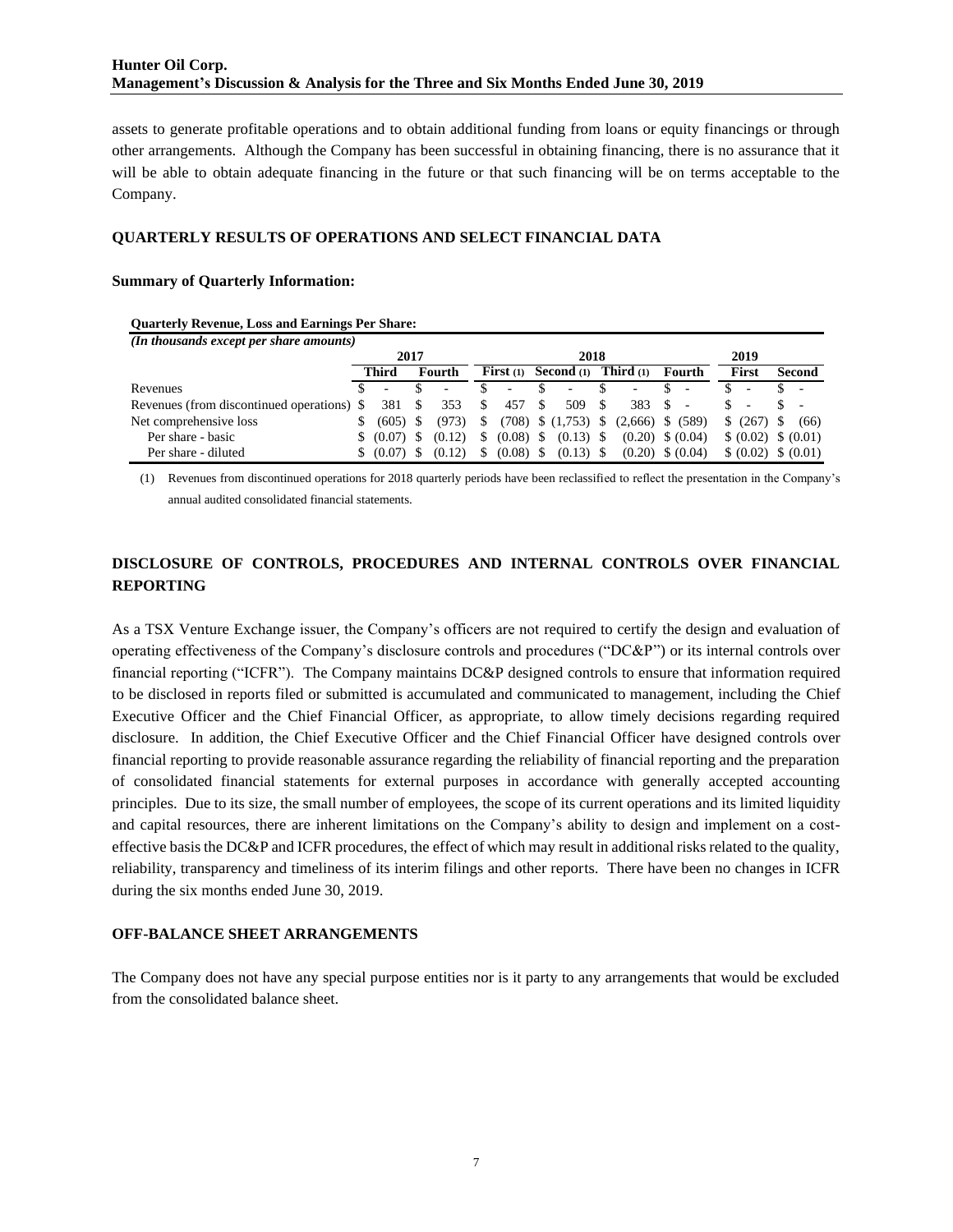# **RELATED PARTY TRANSACTIONS**

During the six months ended June 30, 2019, the Company incurred expenses from transactions with two related parties identified below.

The Company is party to a management services agreement with Century Capital Management Ltd., a company controlled by the Company's Executive Chairman. Pursuant to this management services agreement, the Company incurred approximately \$0.12 million and \$0.12 million in management fees, office rent and office expenses during the six months ended June 30, 2019 and 2018, respectively. The Company currently operates under a monthly agreement for \$0.02 million per month.

The Company incurred management consulting fees paid to a company controlled by the CFO of approximately \$0.04 million during the six months ended June 30, 2019 (2018 - \$Nil).

## **CRITICAL ACCOUNTING ESTIMATES**

Estimates and underlying assumptions are reviewed on an ongoing basis and involve significant estimation uncertainty which have a significant risk of causing adjustments to the carrying amounts of assets and liabilities. Revisions to accounting estimates are recognized in the period in which the estimates are reviewed and for any future periods affected. Significant judgments, estimates and assumptions made by management in the consolidated financial statements are outlined below:

*Financial instruments:* The estimated fair values of financial assets and liabilities, by their very nature, are subject to measurement uncertainty due to their exposure to credit, liquidity and market risks. The fair value of these derivatives is determined using valuation models which require assumptions concerning the amount and timing of future cash flows and discount rates. Management's assumptions rely on external observable market data, including quoted commodity prices and volatility. The resulting fair value estimates may not be indicative of the amounts realized or settled in current market transactions and, as such, are subject to measurement uncertainty.

*Oil and natural gas reserves:* Certain depletion, depreciation, impairment and asset retirement obligation charges are measured based on the Company's estimate of proved and probable oil and gas reserves and resources. The estimation of proved and probable reserves and resources is an inherently complex process and involves the exercise of professional judgement.

Oil and natural gas reserve estimates are based on a range of geological, technical and economic factors, including projected future rates of production, estimated commodity prices, engineering data, and the timing and amount of future expenditures, all of which are subject to uncertainty. Assumptions reflect market and regulatory conditions existing at the reporting date, which could differ significantly from other points in time throughout the year, or future periods. Changes in market and regulatory conditions and assumptions can materially impact the estimation of net reserves and resources.

*Impairment of assets:* The Company evaluates its assets for possible impairment at the CGU level. The determination of CGUs requires judgement in defining the smallest grouping of integrated assets that generate identifiable cash inflows that are largely independent of the cash inflows of other assets or groups of assets. The allocation of assets into CGUs has been determined based on similar geological structure, shared infrastructure, geographical proximity, commodity type, the existence of active markets, similar exposure to market risks, and the way in which management monitors the operations.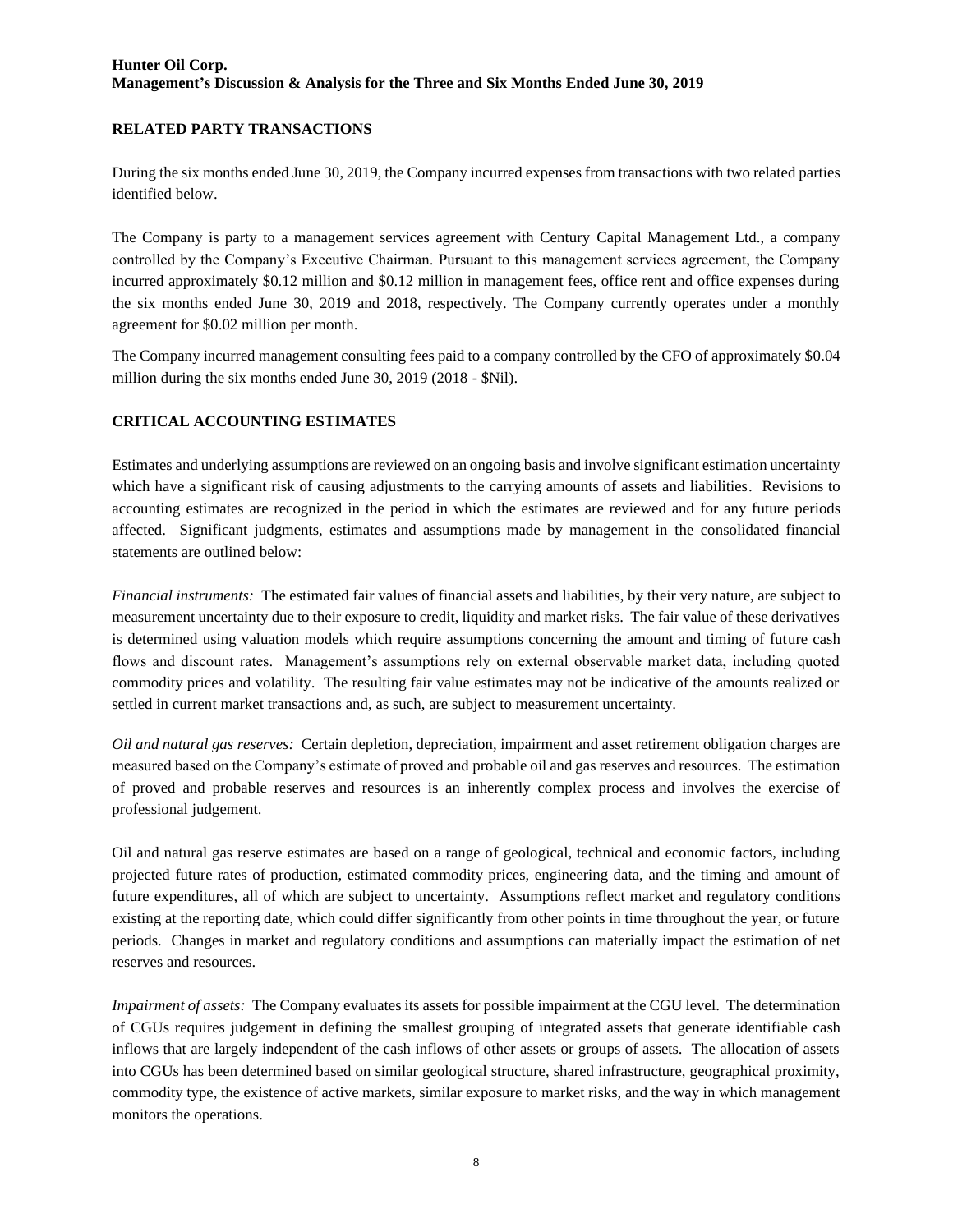The recoverable amounts of CGUs and individual assets have been determined based on the higher of fair value less costs of disposal model and value in-use model. The key assumptions the Company uses in estimating future cash flows for recoverable amounts are: anticipated future commodity prices, expected production volumes, future operating and development costs, estimates of inflation on costs and expenditures, expected income taxes and discount rates. In addition, the Company considers the current environmental, social and governance issues affecting its property interests and operations, including the current legislative and regulatory activity affecting the permitting and approval of its projects and operations. Changes to these assumptions will affect the estimated recoverable amounts attributed to a CGU or individual assets and may then require a material adjustment to their related carrying value.

The decision to transfer exploration and evaluation assets to property and equipment is based on management's determination of a property's technical feasibility and commercial viability based on proved and probable reserves as well as related future cash flows.

Judgements are required to assess when impairment indicators exist and impairment testing is required. In determining the recoverable amount of assets, in the absence of quoted market prices, impairment tests are based on estimates of reserves, production rates, future oil and natural gas prices, future costs, discount rates, market value of land and other relevant assumptions.

The application of the Company's accounting policy for exploration and evaluation assets requires management to make certain judgements as to future events and circumstances as to whether economic quantities of reserves will be found to assess if technical feasibility and commercial viability has been achieved.

Judgements are made by management to determine the likelihood of whether deferred income tax assets at the end of the reporting period will be realized from future taxable earnings.

*Asset retirement obligations:* The Company estimates and recognizes liabilities for future asset retirement obligations and restoration of exploration and evaluation assets, and for oil and gas development and producing assets. These provisions are based on estimated costs, which take into account the anticipated method and extent of restoration, technological advances and the possible future use of the asset. Actual costs are uncertain, and estimates can vary as a result of changes to relevant laws and regulations, the emergence of new restoration techniques, operating experience and prices. The expected timing of future retirement and restoration may change due to these factors, as well as affect the estimates of reserve life. Changes to assumptions related to future expected costs, discount rates and timing may have a material impact on the amounts presented. The Company has chosen to use a risk-free rate for discounting asset retirement obligations.

## **NEW ACCOUNTING STANDARDS**

#### *IFRS 16: Leases*

This is the first period for which the Company has applied IFRS 16. The Company has adopted *IFRS 16* on a modified retrospective approach. This new standard replaces *IAS 17 Leases* and the related interpretative guidance. *IFRS 16* applies a control model to the identification of leases, distinguishing between a lease and a service contract on the basis of whether the customer controls the asset being leased. For those assets determined to meet the definition of a lease, *IFRS 16* introduces significant changes to the accounting by lessees, introducing a single, on-balance sheet accounting model that is similar to current finance lease accounting, with limited exceptions for short-term leases or leases of low value assets. Lessor accounting is not substantially changed.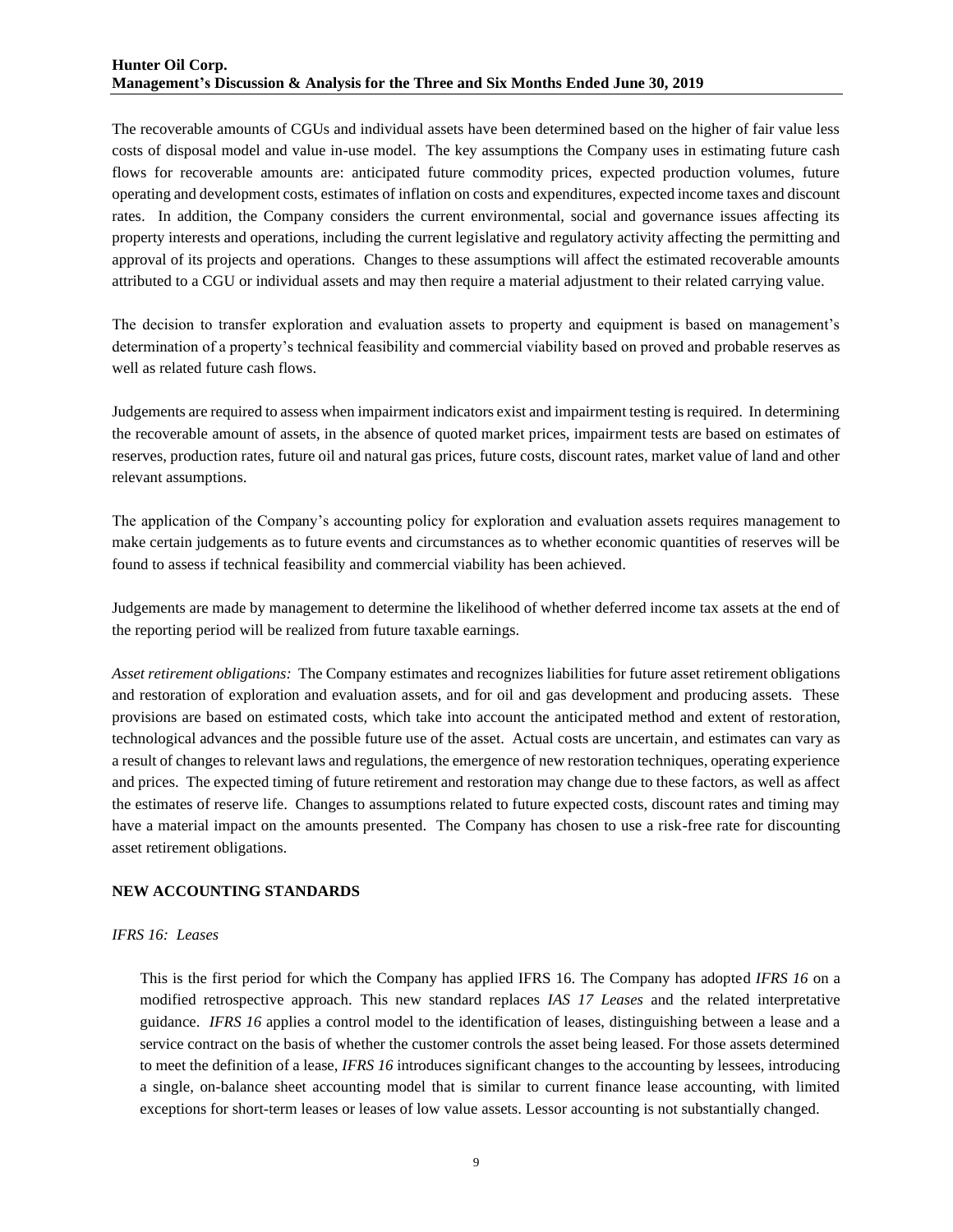As a result of the sale of the Company's discontinued operations in 2018, the Company has no outstanding lease arrangements other than month to month office leases. As a result, there have been no adjustments to these interim condensed consolidated financial statements as a result of the transition to IFRS 16 as of January 1, 2019. Comparative figures for 2018 have not been restated as a result of applying the modified retrospective approach.

## **FUTURE ACCOUNTING PRONOUNCEMENTS**

There are no other IFRS or IFRIC interpretations that are not yet effective that would be expected to have a material impact on the Company.

## **POTENTIAL RISKS AND UNCERTAINTIES**

The resource industry is highly competitive and, in addition, exposes the Company to a number of risks. Resource exploration and development involves a high degree of risk, which even a combination of experience, knowledge and careful evaluation may not be able to overcome. It is also highly capital intensive and the ability to complete a development project may be dependent on the Company's ability to raise additional capital. In certain cases, this may be achieved only through joint ventures or other relationships, which would reduce the Company's ownership interest in the project. There is no assurance that development operations will prove successful.

## **Risks Associated with Financial Assets and Liabilities**

The Company is exposed to financial risks arising from its financial assets and liabilities. Financial risks include market risks (such as commodity prices, foreign exchange and interest rates), credit risk and liquidity risk. The future cash flows of financial assets or liabilities may fluctuate due to movements in market prices and the exposure to credit and liquidity risks. Disclosures relating to exposure risk are provided in detail below

# **Credit Risk**

Credit risk is the risk of an unexpected loss if a customer or counterparty to a financial instrument fails to meet its contractual obligations. The Company's financial instruments exposed to concentrations of credit risk are primarily cash and cash equivalents, including restricted cash and accounts receivable.

## **Liquidity Risk**

Although the Company has no current operations nor operating remaining assets, other than cash, the Board of Directors is actively seeking a transaction(s) whereby it will continue as a going concern. The proposed business of the Company involves a high degree of risk and there is no assurance that the Company will identify an appropriate business for acquisition or investment, and even if so identified, it may not be able to finance such an acquisition or investment within the requisite period. Additional funds will be required to enable the Company to pursue such an initiative and the Company may be unable to obtain such financing on terms which are satisfactory to it. Furthermore, there is no assurance that the business will be profitable. These factors indicate the existence of a material uncertainty that may cast doubt about the Company's ability to continue as a going concern. The consolidated financial statements do not reflect the adjustments to the carrying values of assets and liabilities and the reported expenses and balance sheet classifications that would be necessary were the going concern assumption deemed to be inappropriate. These adjustments could be material.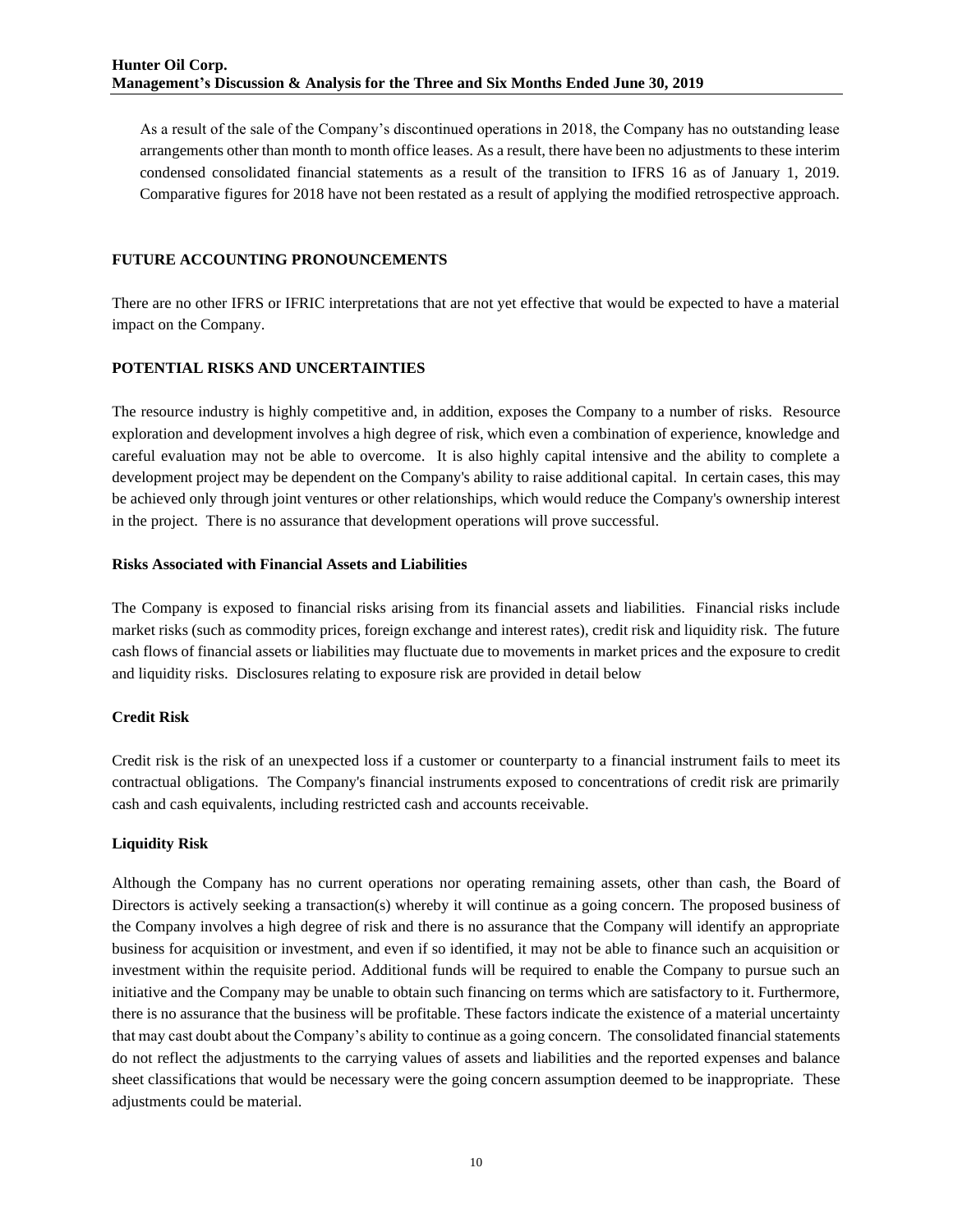## **Foreign Exchange Risk**

Substantially all of the Company's assets and expenditures are either denominated in or made with US dollars. As a result, the Company has limited exposure to foreign exchange risk in relation to existing commitments or assets denominated in a foreign currency. The Company has chosen not to enter into any foreign exchange contracts since its Canadian dollar working capital balances are not significant to the consolidated entity.

## **Additional Financing**

To the extent that external sources of capital, including the issuance of additional common shares, become limited or unavailable, the Company's ability to make necessary capital investments to maintain or expand its oil and gas exploration and development activities will be impaired.

## **Commodity Price Risk**

The Company is exposed to fluctuations in the world commodity prices for its products with a corresponding impact to cash flow. Reduced cash flow may result in lower levels of capital being available for field activity, thus compromising the Company's capacity to grow production while at the same time replacing continuous production declines from existing properties. When the Company forecasts increased debt levels due to capital expenditures exceeding cash flow, it may enter into oil and natural gas hedging contracts in order to provide stability of future cash flow. The Company engages in derivative financial instruments solely to manage its commodity price risk exposure relative to its actual commodity production and not for speculative purposes. The Company had no derivative contracts in place at June 30, 2019.

## **Dependence on Key Personnel**

The Company has a small management team and the loss of a key individual or the inability to attract suitably qualified personnel in the future could materially and adversely affect the Company's business.

## **Environmental Regulation**

The oil and gas industry is subject to environmental regulation. A breach of such legislation may result in the imposition of fines or issuance of clean up orders in respect of the Company or its properties. Such legislation may be changed to impose higher standards and potentially costlier obligations. The Company endeavors to operate in such a manner to ensure it conforms to the standards and government regulations required for each jurisdiction in which it operates.

## **Foreign Investments**

The Company expects that its oil and gas exploration activities will take place principally outside of Canada for the foreseeable future. As such, the Company's operations are subject to a number of risks over which it has no control. These risks may include risks related to economic, social or political instability or change, terrorism, hyperinflation, currency non-convertibility or instability, changes of laws affecting foreign ownership, government participation, taxation, working conditions, rates of exchange, exchange control, exploration licensing, petroleum and export licensing and export duties as well as government control over domestic oil and gas pricing. The Company endeavors to operate in such a manner in order to minimize and mitigate its exposure to these risks. However, there can be no assurance that the Company will be successful in protecting itself from the impact of all of these risks.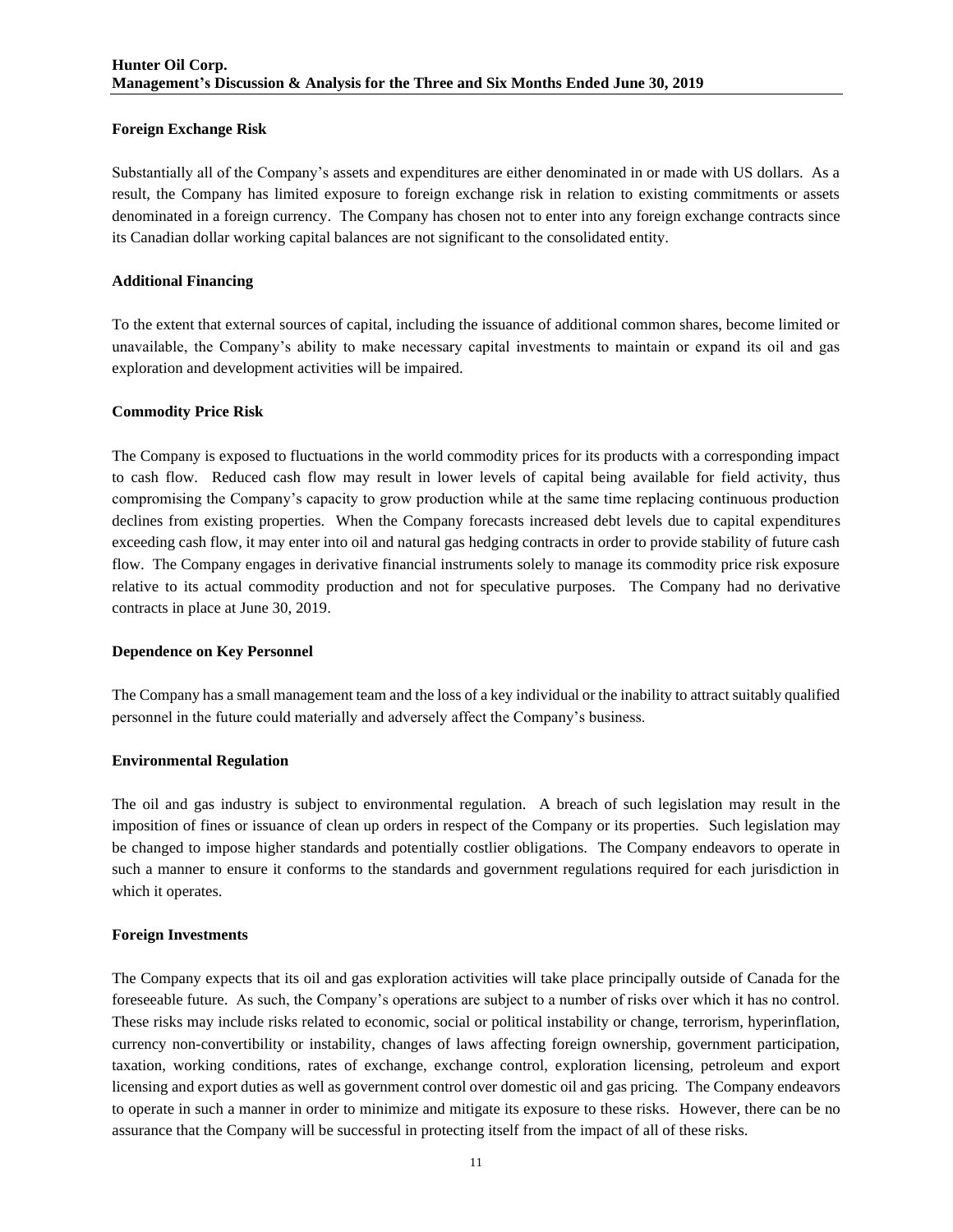## **General Economic Conditions**

There has been a high level of volatility in the world financial markets over the past few years. This volatility has caused investors to become less willing to provide debt or equity financing to most companies and in particular to junior resource companies. This will potentially make completing financings for the Company difficult in the foreseeable future.

# **Market Risks**

The Company is subject to normal market risks including fluctuations in foreign exchange rates and interest rates. While the Company manages its operations in order to minimize exposure to these risks, the Company has not entered into any derivatives or contracts to hedge or otherwise mitigate this exposure.

## **Government Regulations**

The Company's oil and gas concessions may be subject to various federal and local governmental regulations. Matters subject to regulation include discharge permits for drilling operations, drilling and abandonment bonds, reports concerning operations, the spacing of wells, and pooling of properties and taxation. From time to time, regulatory agencies have imposed price controls and limitations on production by restricting the rate of flow of oil and gas wells below actual production capacity in order to conserve supplies of oil and gas. The production, handling, storage, transportation and disposal of oil and gas, by-products thereof and other substances and materials produced or used in connection with oil and gas operations are also subject to regulation under federal and local laws and regulations relating primarily to the protection of human health and the environment. The Company incurs expenditures related to complying with these laws and for remediation of existing environmental contamination. The requirements imposed by such laws and regulations are frequently changed and subject to interpretation, and the Company is unable to predict the ultimate cost of compliance with these requirements or their effect on its operations.

# **OTHER MD&A INFORMATION NOT DISCLOSED ELSEWHERE**

## **Disclosure of Share Capital**

Authorized capital:

 25 million preference shares of no par value; Unlimited common shares of no par value.

Issued and outstanding at August 21, 2019:

13,260,871 common shares.

As at August 21, 2019 the Company has no stock options outstanding.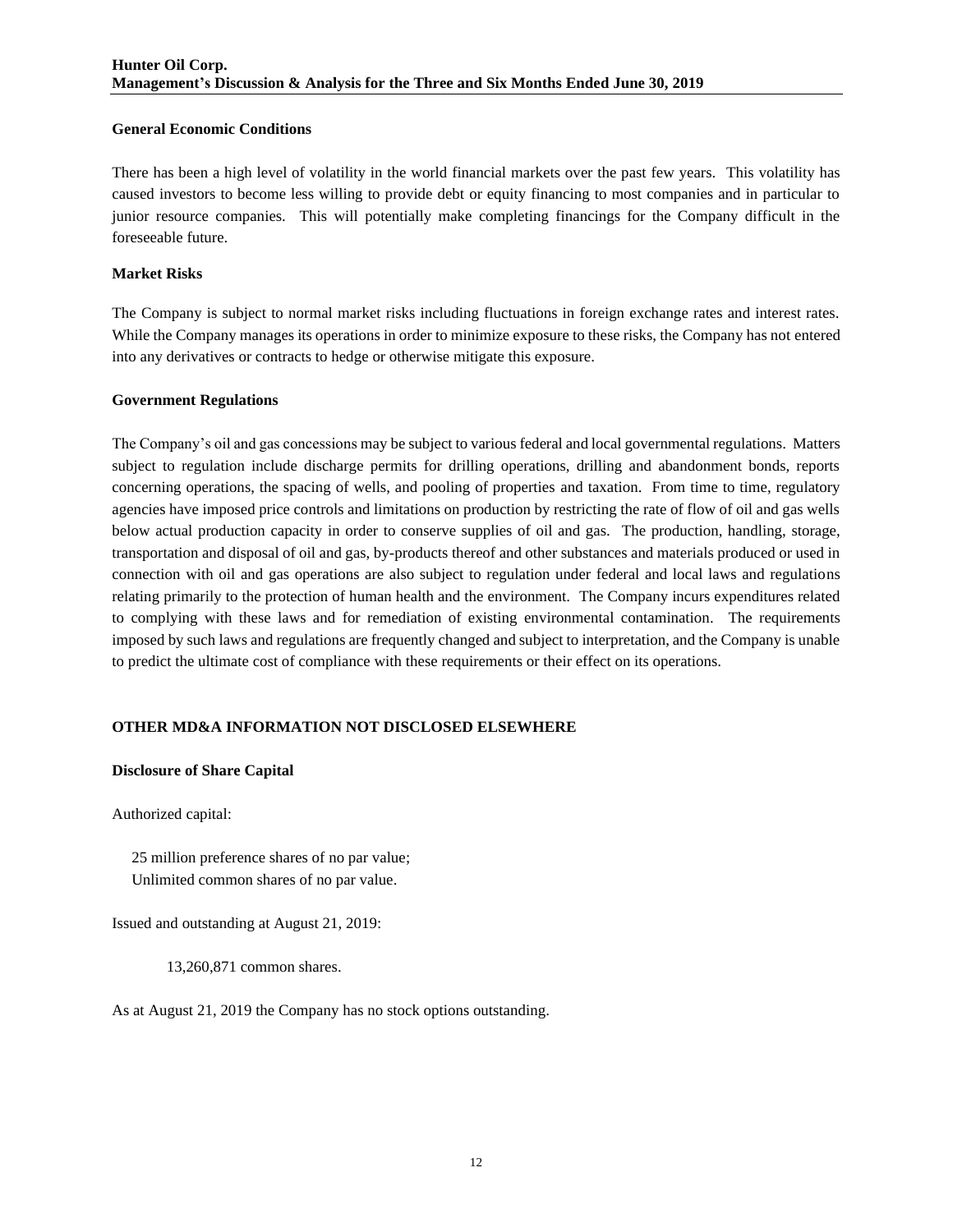### **Forward-Looking Statements**

Certain statements contained in this Management's Discussion and Analysis and in certain documents incorporated by reference into this Management's Discussion and Analysis contain estimates and assumptions which management are required to make regarding future events and may constitute forward-looking statements within the meaning of applicable securities laws. Management's assessment of future operations, drilling and development plans and timing thereof, other capital expenditures and timing thereof, methods of financing capital expenditures and the ability to fund financial liabilities, expected commodity prices and the impact on the Company and the impact of the adoption of future changes in accounting standards may constitute forward-looking statements under applicable securities laws and necessarily involve risks including, without limitation, risks associated with oil and gas exploration, development, exploitation, the flexibility of capital funding plans and the source of funding therefore; production, marketing and transportation, loss of markets, volatility of commodity prices, the effect of the Company's risk management program, including the impact of derivative financial instruments; currency fluctuations, imprecision of reserve estimates, environmental risks, competition from other producers, inability to retain drilling rigs and other services, incorrect assessment of the value of acquisitions, failure to realize the anticipated benefits of acquisitions, the inability to fully realize the benefits of the acquisitions, delays resulting from or inability to obtain required regulatory approvals and ability to access sufficient capital from internal and external sources.

All statements other than statements of historical fact may be forward-looking statements. Forward-looking statements are often, but not always, identified by the use of words such as "seek", "anticipate", "plan", "continue", "estimate", "expect", "may", "will", "project", "predict", "potential", "targeting", "intend", "could", "might", "should", "believe" and similar other expressions. These statements involve known and unknown risks, uncertainties and other factors that may cause actual results or events to differ materially from those anticipated in such forwardlooking statements. The Company believes that the expectations reflected in these forward-looking statements are reasonable but no assurance can be given that these expectations will prove to be correct and such forward-looking statements included in, or incorporated by reference into, this MD&A should not be unduly relied upon. These statements speak only as of the date of this MD&A as the case may be. The Company does not intend, and does not assume an obligation, to update these forward-looking statements, except as required by securities law.

In particular, this MD&A and the documents incorporated by reference include, but are not limited to, forward-looking statements pertaining to the following:

- the quantity of reserves and contingent resources;
- crude oil operations and production levels;
- capital expenditure programs, including drilling programs, asset retirement and abandonment activities and pipeline construction projects, and the timing and method of financing thereof;
- projections of market prices and costs;
- supply, demand and pricing for crude oil;
- expectations regarding the Company's ability to raise capital and to continually add to reserves through acquisitions and development
- drilling inventory, drilling plans and timing of drilling, re-completion and tie-in of wells;
- plans for production facilities construction and completion and the timing and method of funding thereof;
- productive capacity of wells, anticipated or expected production rates and anticipated dates of commencement of production;
- drilling, completion and facilities costs;
- results of various projects of the Company;
- timing of receipt of regulatory approvals;
- timing and effect of production increases and the related effect and timing on operating costs per BOE;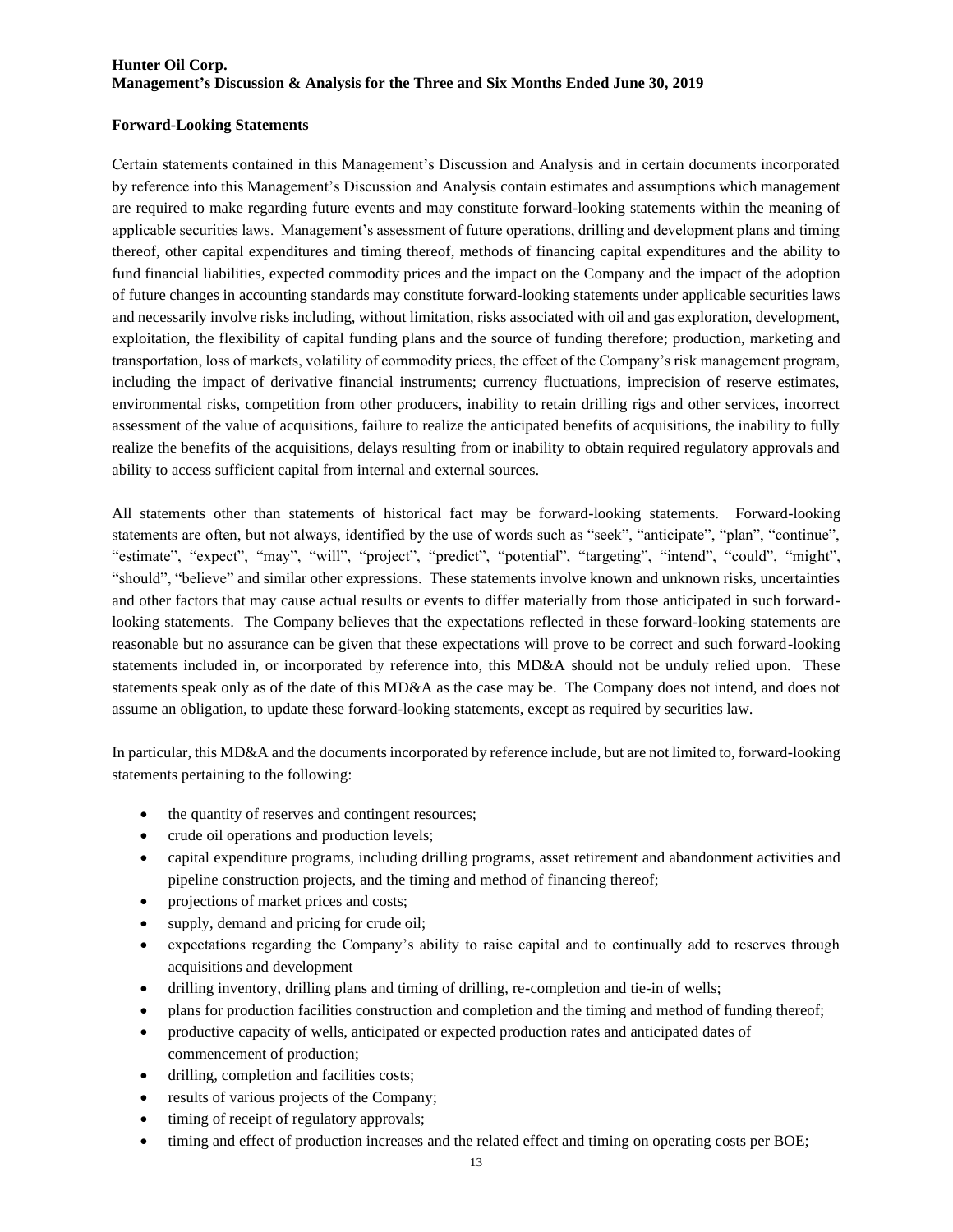- ability to lower cost structure in certain projects of the Company;
- growth expectations within the Company;
- timing of development of undeveloped reserves;
- the tax horizon and tax related implications of the Company;
- supply and demand for oil;
- the performance and characteristics of the Company's oil and natural gas properties;
- the Company's acquisition strategy, the criteria to be considered in connection therewith and the benefits to be derived therefrom;
- the impact of federal and state governmental regulation on the Company, either directly or relative to other oil and gas issuers of similar size;
- realization of the anticipated benefits of acquisitions and dispositions;
- weighting of production between different commodities;
- expected levels of royalty rates, production and workover costs, office field expenses, general and administrative costs, costs of services and other costs and expenses
- benefits or costs related to settlement of financial instruments; and
- treatment under government regulation and taxation, including hydrocarbon taxation regimes

This forward-looking information is based on a number of assumptions and factors, including, but not limited to, the following:

- assumptions set out herein and in the Company's most recently filed Form 51-101F1 oil and gas report;
- stability in the credit markets and continued willingness of lenders to lend capital to issuers such as the Company;
- continuing availability of funds for capital expenditures through internally generated cash and/or equity raises and debt raises;
- stability of political and fiscal regimes in the countries in which the Company operates;
- ability of the Company to hold mineral leases and projects in which it has interests and to find suitable industry partners to assume or share capital expenditure requirements necessary to keep various of the Company's projects in good standing, if and as needed;
- stable future costs;
- availability of equipment and personnel when required for operations;
- future strong demand for oil;
- that the Company will not experience unforeseen delays, unexpected geological, environmental or other natural occurrences, equipment failures, permitting delays or delays in procurement of required equipment or personnel;
- that the Company will not experience labor or contract disputes;
- that the Company's financial condition and development plans and those of its co-venturers will not substantially change;
- the assumptions underlying reserve estimates;
- that indications of early results are reasonably accurate predictors of the prospectiveness of the hydrocarbon bearing strata;
- that environmental and other regulations affecting the Company will not substantially change and that required regulatory approvals will be available when required;
- that expected production from future wells can be achieved as modeled and that declines will match the modeling;
- that rates of return as modeled can be achieved;
- that reserve recoveries are consistent with management's expectations;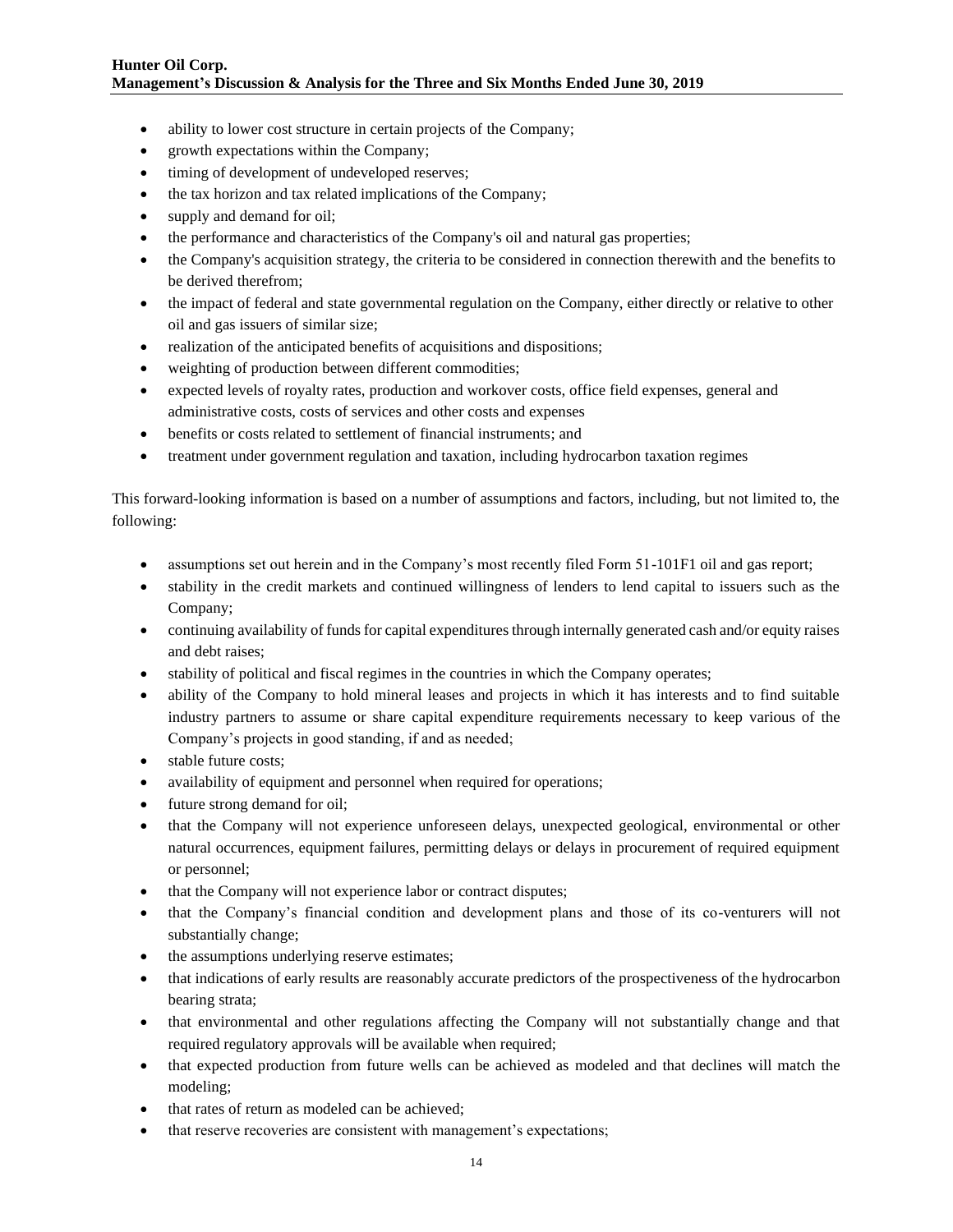- that additional wells are actually drilled and completed;
- expectations and assumptions regarding future growth, results of operations, production, future capital and other expenditures (including the amounts, nature and sources of funding thereof);
- plans for, and results of, drilling activities; and
- assumptions regarding business prospects and opportunities.

Although the Company believes that the expectations reflected in the forward-looking statements are reasonable, there can be no assurance that such expectations will prove to be correct. The Company cannot guarantee future results, levels of activity, performance or achievements. Moreover, neither the Company nor any other person assumes responsibility for the outcome of the forward-looking statements. Many of the risks and other factors are beyond the Company's control, which could cause actual results to differ materially from those anticipated in these forwardlooking statements as a result of risk factors as set forth, but not limited to, those below and elsewhere in this MD&A:

- volatility in market prices for oil;
- liabilities and risks inherent in oil operations;
- uncertainties associated with estimating reserves;
- competition for capital, acquisitions of reserves, undeveloped lands and skilled personnel;
- incorrect assessments of the value of acquisitions;
- incorrect assessments of the recoverability of asset costs and investments;
- geological, technical, drilling and processing problems; and
- governmental, regulatory and taxation regimes.